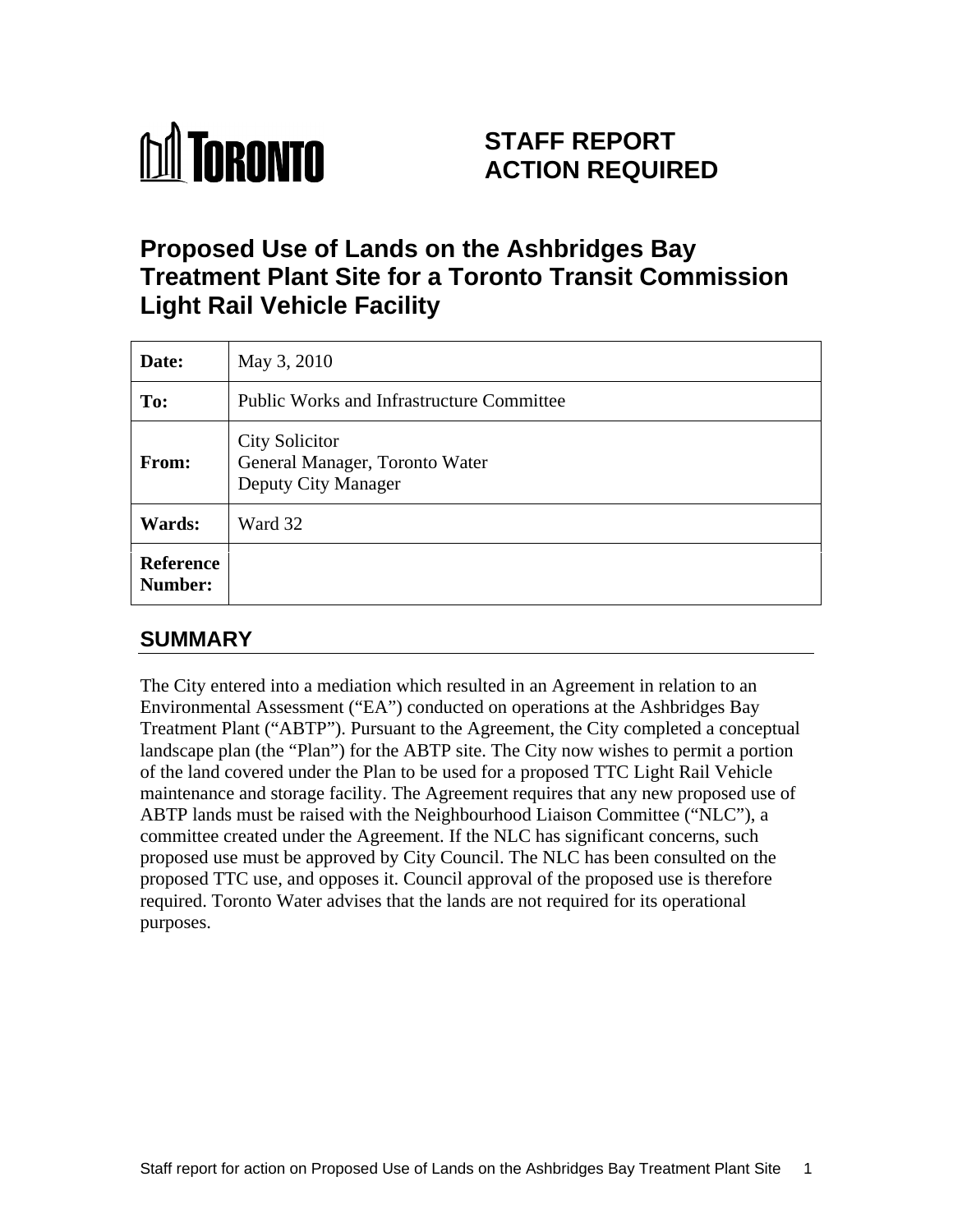# **RECOMMENDATIONS**

The City Solicitor and Deputy City Manager recommend that:

- 1. City Council approve the proposed use of lands approximately as shown in the dark outline on Appendix "A" for a Toronto Transit Commission Light Rail Vehicle maintenance and storage facility ("LRV facility"); and
- 2. the appropriate City staff be authorized and directed to take the necessary steps to give effect thereto.

### **Financial Impact**

These recommendations will have no financial impact beyond what has already been approved in the current year's budget.

### **DECISION HISTORY**

The Mediation Agreement was adopted as Report 9, Clause 2 of the Works and Utilities Committee, and approved by City Council on June 9, 10, and 11, 1999. The conceptual landscape plan was approved by Council in 2003. The link for that authority is set out below.

### Q:\2003\Standing\Works\clauses\200305-001.wcc.doc

At its meeting of November 30, December 1, 2, 4 and 7, 2009, City Council approved a report authorizing an agreement with the Toronto Port Authority which amongst other matters provides for the purchase of approximately 18 acres of land at the ABTP. City staff are still in the process of completing that transfer. The 18 acre parcel is part of the land identified for the proposed LRV facility. The link for this authority is set out below.

<http://www.toronto.ca/legdocs/mmis/2009/cc/bgrd/cc42.9.pdf>

### **ISSUE BACKGROUND**

An Environmental Assessment ("EA") was carried out on the Ashbridges Bay Treatment Plant ("ABTP") from 1989 to 1998, at which time the EA was submitted to the Ministry of the Environment ("MOE"). Nine persons requested a hearing on the EA. In order to avoid a hearing, the City conducted a voluntary mediation which resulted in an agreement (the "Agreement") signed by the City and nine persons. The Agreement contains commitments made by the City to undertake a landscape architecture site plan (the "Plan").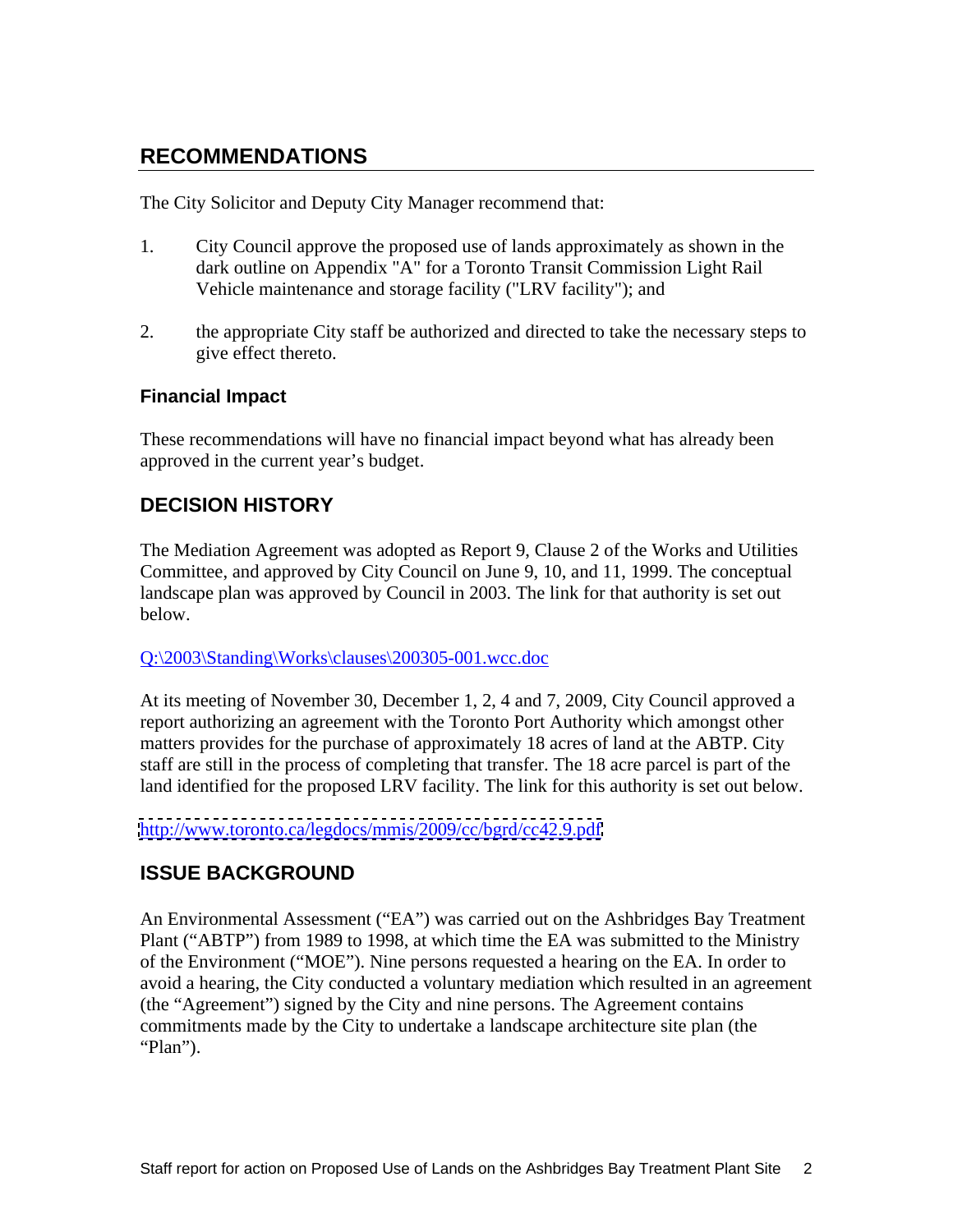The Plan, approved by Council in 2003, covers lands not required for sewage treatment plant ("STP") uses. The Plan is conceptual and subject to detailed design. One element of the Plan known as the "Hill", is located at the northwest corner of the ABTP. No detailed design has been carried out for this area. This area is being considered as the potential site for the TTC's LRV facility required in the area. The TTC is carrying out an assessment of this site under the Provincial Transit Project Assessment Process ("TPAP") Regulation, enacted under the *Environmental Assessment Act* ("EAA").

The Agreement sets out a process to be followed where a new proposed use, such as the LRV facility, is considered for ABTP lands.

Section 6.1.7 of Resolution No. 9 of the Agreement provides as follows:

The NLC will be consulted regarding any proposed use of the MTP Site and any proposed amendments to the Site Plan. If the NLC considers any proposed use or development or any amendment to the Site Plan to be significant in its applications for the ultimate development of the site or in its visual or other impact on the neighbours of the MTP, the City agrees that no such use, development or amendment will be implemented unless it has received approval by City Council, and if necessary, approval under any applicable provincial legislation.

Therefore, under the Agreement, the following steps are required:

- 1. Consultation with the NLC;
- 2. Determination of whether the NLC considers the proposed use significant;
- 3. If so, approval by City Council of the proposed use.

#### **Consultation**

The TTC held three open houses in June of 2009 to consult with the public regarding the rationale and site selection for the LRV facility. City staff ensured that all members of the public on the City's ABTP consultation list (approximately 750 persons), including all NLC members, were sent written notice of these meetings. The TTC also sent out approximately 25,000 flyers and advertised in a local newspaper. Nine NLC members attended these meetings, including one of the NLC co-chairs, and five made written comments. TTC held further public meetings, with notice, on February 18 and April 8, 2010. Further consultation by the TTC continues as the TTC carries out the preliminary planning and TPAP process for the project.

The proposed LRV use was an Agenda item at NLC meetings No. 94 (September 17, 2009), No. 95 (November 19, 2009), No. 96 (February 25, 2010) and No. 97 (April 19, 2010). The TTC provided a written presentation at Meeting No. 94 and a further written and verbal presentation at Meeting No. 96. Staff from Toronto Water, and the TTC were available for questions at NLC Meeting No. 97.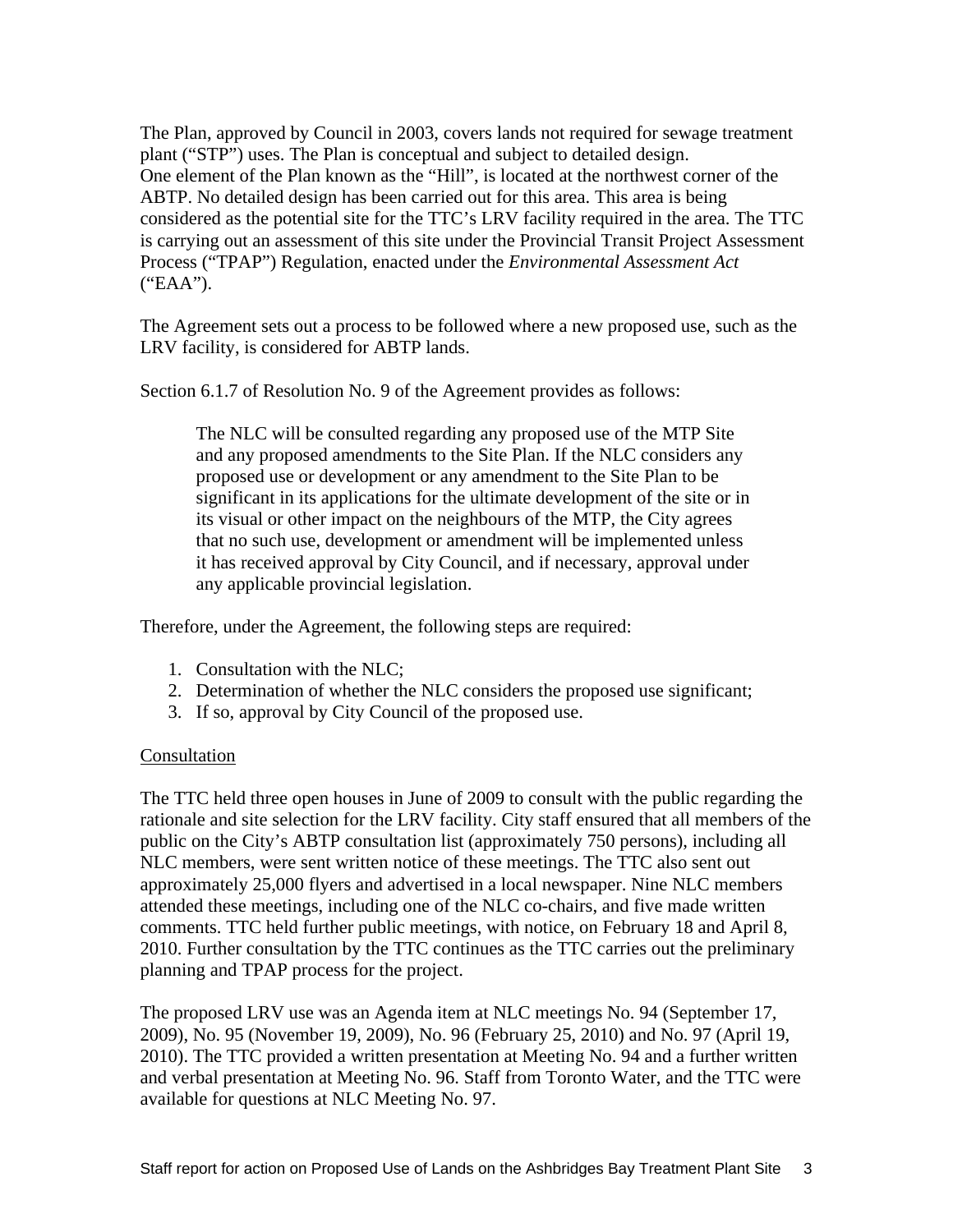#### NLC Position **NUC Position**

By a motion adopted at its Meeting No. 96, the NLC indicated that it was opposed to the LRV facility being located at the ABTP. The motion is attached as Appendix "B".

The Implementation and Compliance Monitoring Committee ("ICMC"), a second local committee created under the Agreement, indicated in its Annual Compliance Report for 2009 that "the TTC should find an alternative site". Many of the ICMC members are also members of the NLC.

The NLC, and ICMC clearly consider the proposed use significant for the purpose of the Agreement. As a result, City Council approval of the proposed use is required.

#### Approval of Proposed Use

The TTC has ordered 204 new Light Rail Vehicles (LRV) to replace the existing streetcar fleet. A new facility is required for the storage of 100 of the new vehicles and to provide for maintenance of the new fleet. The TTC undertook an analysis including public consultation of alternative sites for the LRV facility. At its meeting of December 16, 2009 the Commission confirmed that the Ashbridges Bay site was the preferred site for the LRV facility. The details of the TTC proposed use will be finalized through the TPAP process and subsequent detailed design.

The NLC has been notified of the proposed TTC use and the TPAP process, and has discussed the matter as an agenda item at its four most recent meetings.

Toronto Water has carried out an analysis of its requirements for future sewage treatment plant ("STP") uses. Toronto Water has concluded that the subject lands are not required for STP uses except for a small underground area measuring approximately 33 by 282 metres running along the southerly edge of the lands outlined in Appendix "A", which area shall remain under the operational management of Toronto Water, in relation to which TTC and Toronto Water will co-operate on issues related to maintenance, access, etc. Toronto Water reviewed its conclusions regarding its land requirements with the NLC at the most recent NLC meeting No. 97 and confirmed to the NLC that the subject lands are not required for STP uses.

### **COMMENTS**

The proposed TTC use is a new use on the ABTP site. Under the Agreement, if a new use is of significant concern to the NLC, it must be approved by Council.

The details of the proposed LRV use, and its integration with the conceptual Plan are to be developed through the TTC's TPAP process and subsequent detailed design.